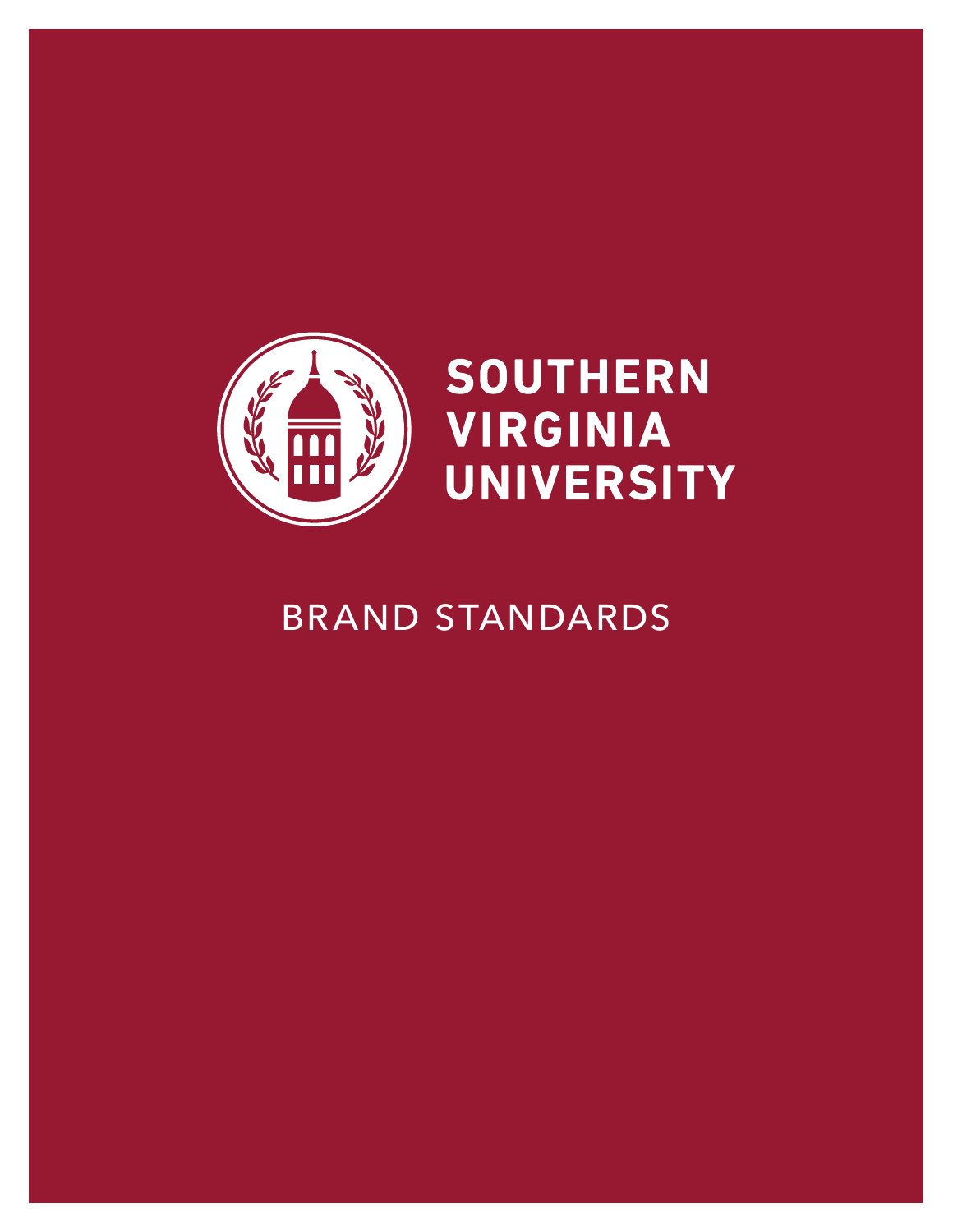### **BRANDING OVERVIEW**

### **INTRODUCTION**

The Branding & Creative Office seeks to elevate awareness and perception of Southern Virginia University by promoting a strong brand identity to key University constituents and stakeholders, including current and prospective students, their parents, alumni, faculty and staff, and other donors and friends of the University.

The vision for Southern Virginia University's brand is set by the University President. Under the direction of the Chief Marketing Officer, the Branding & Creative Director oversees and carries out the vision for the brand and ensures that all items using the University's name, color, or logo align with the University's Brand Standards.

### **WHAT IS A BRAND?**

A brand is more than a name or a logo – it's a way to connect emotionally with customers, become irreplaceable, and create lifelong relationships ... A strong brand stands out in a densely crowded marketplace.

- Alina Wheeler, Designing Brand Identity

"A brand is a person's gut feeling about a product, service, or company."

-- Marty Neumeier, The Brand Gap

### "A brand is a promise."

-President Reed N. Wilcox.

### **WHAT IS A BRAND IDENTITY?**

Brand identity is an essential part of branding that appeals to the senses-you can see it, touch it, hold it, hear it, watch it move. A brand identity is made of up visual elements such as logos, colors, typography, and imagery. The purpose of brand identity is to unify disparate elements into whole systems that fuel recognition and amplify differentiation.

Successful Brand Identities are:

- Authentic
- Coherent
- Consistent
- Unique
- Flexible
- Sustainable

### HOW DO WE BUILD A SUCCESSFUL BRAND IDENTITY?

Organizations develop brand standards and guidelines to promote an authentic, coherent, and consistent look and feel for all visual elements of the brand identity. These brand standards apply to all printed and digital marketing materials, promotional products, and apparel, including athletic apparel and uniforms. Southern Virginia University's Brand Standards are available on the University wesbite at svu.edu/brand.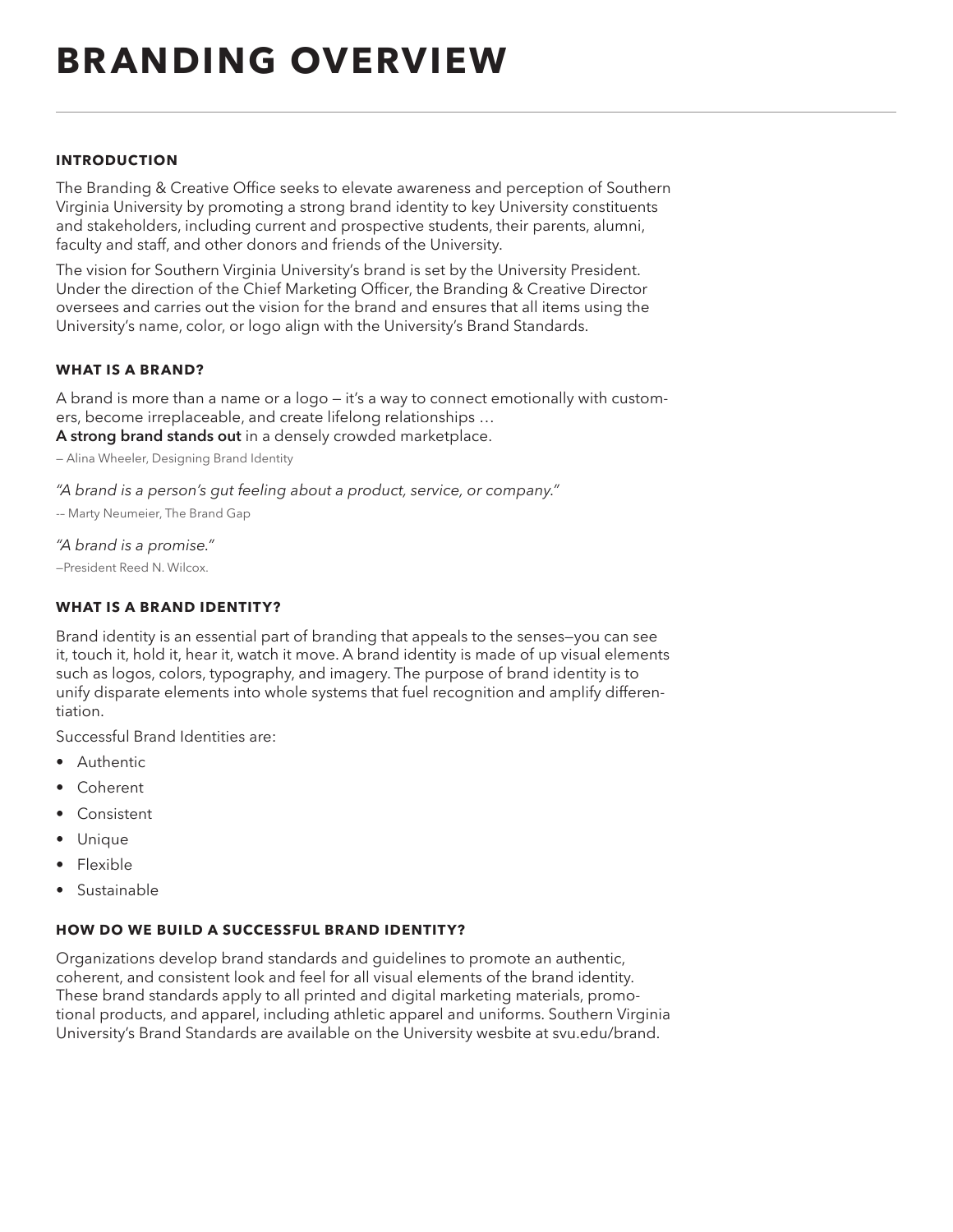### **PRIMARY LOGOS**

### **PRIMARY LOGO** Primary Logo

Main Hall is the most recognized brand symbol for Southern Virginia University. Its prominent location above Buena Vista is reminiscent of the Savior's teaching that a light "set on an hill cannot be hid."

The Primary Logo consists of the Tower Logo and Southern Virginia University Wordmark. The arrangement, orientation, proportions, or spacing of the logo and wordmark should not be altered.

## **SOUTHERN VIRGINIA UNIVERSITY**

### **TOWER LOGO**

The Tower Logo may be used without the Wordmark as a quick university identifier on social media accounts, email signatures, campus signage, etc.

Southern Virginia's seal is used primarily for formal academic purposes like certificates and official documents. The seal may also be used on clothing or other selected items with express permission from the Branding & Creative Office.

Tower Logo

Academic Seal



### **SUB BRANDS**

Individual offices and constituencies may use an approved sub brand. To request a sub brand for a specific office or constituent, please contact the Branding & Creative Office.

Selection of Sub Brands



Marketing





**SOUTHERN VIRGINIA UNIVERSITY** 

Personal and Professional Development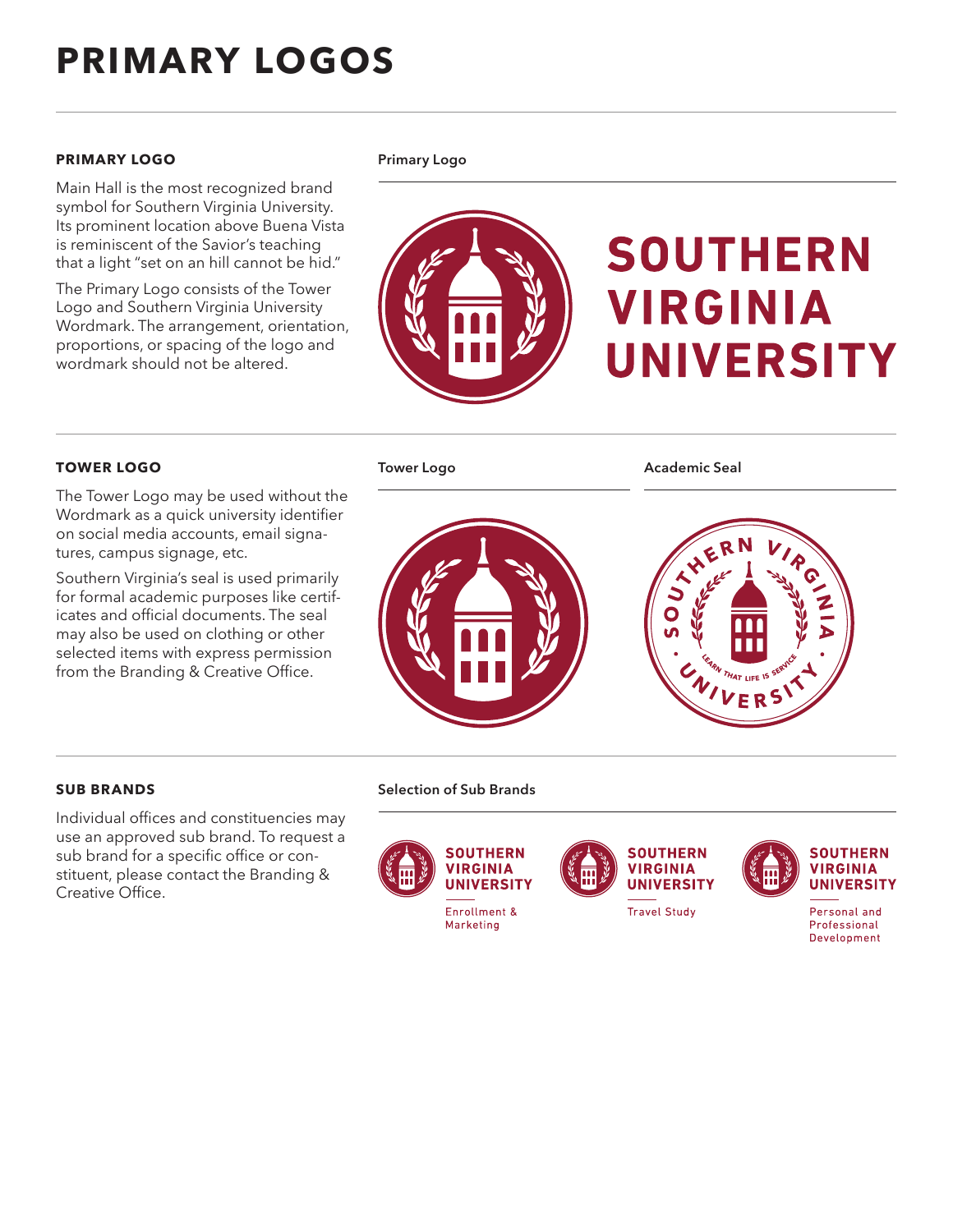### **ATHLETIC LOGOS**

### **PRIMARY ATHLETIC LOGOS**

Knights have a rich tradition of chivalry, courage, service and valor; these ideals perfectly align with the principles and values of our university. The Knight Logo is designed to represent these values.

#### Knight Logo



### **SHIELD LOGO**

The Knight Logo and Shield Logo are Southern Virginia's athletic logos. The "Knights" and "University" version are for general use. The Shield Logo may be customized for individual athletic teams (see Athletic Sub Brands below).

# $\boldsymbol{R}$ Ł WIGH

"Knights" Shield Logo "University" Shield Logo



### **ALTERNATE ATHLETIC LOGOS**

Southern Virginia wordmarks may be used with express permission from the Branding & Creative office.

### Athletic Wordmark & Knight Athletic Wordmark

### SOUTHERN SE VIRGINIA

### **SOUTHERN** VIRGINIA

### **ATHLETIC SUB BRANDS**

The Shield Logo may be customized for individual athletic teams.

### Selection of Athletic Sub Brands

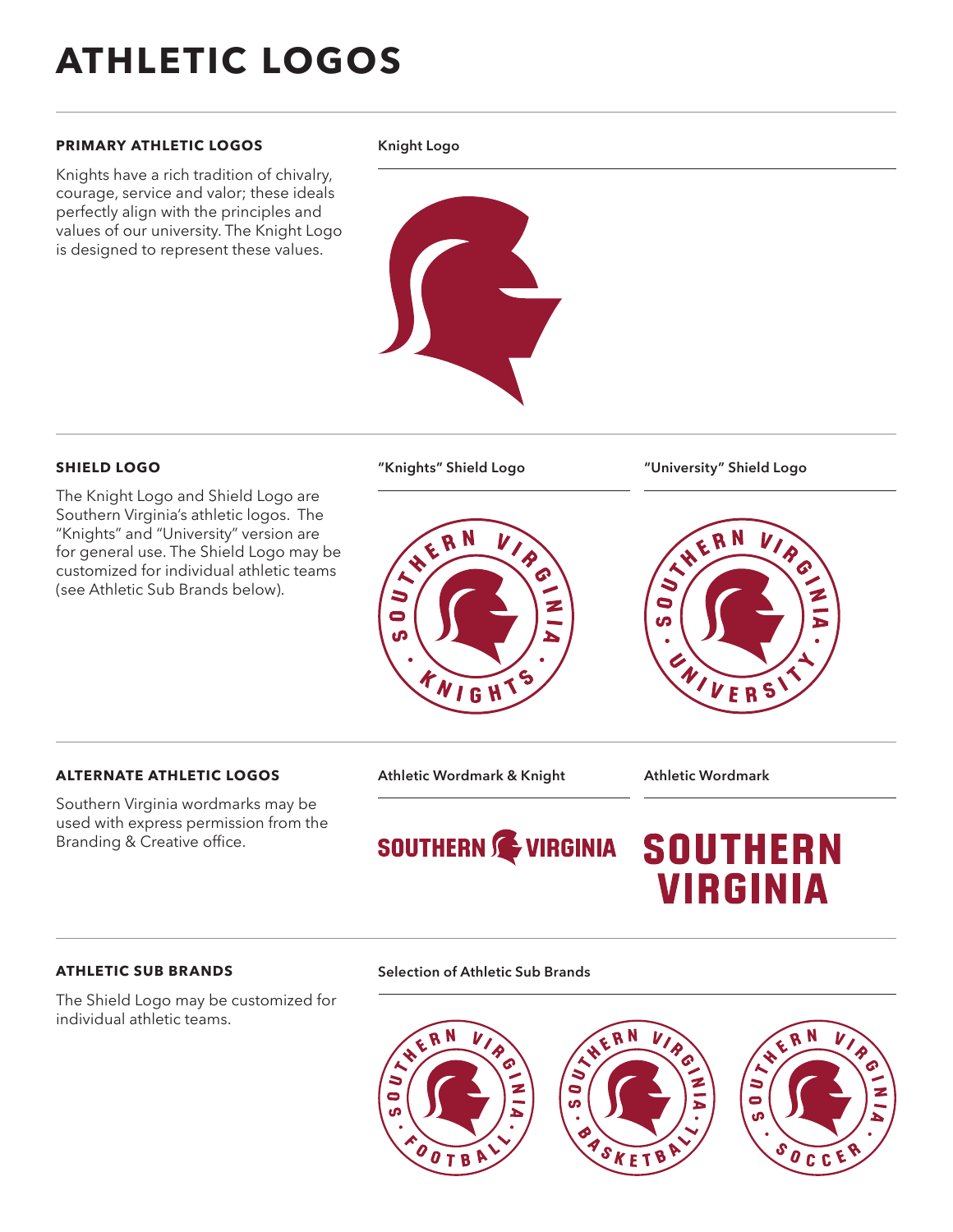### **PRIMARY COLORS**

Crimson, White and Silver are the primary colors of Southern Virginia University.

Crimson is the most recognizable color of our unique campus architecture. For medieval knights, this deep red color symbolized victory, while white symbolized the ideals of perfection and purity.

Silver conjures imagery of a knight's shining armor. Historically, grey or silver symbolized balance and justice. Today, the color represents modernity, solidity, and strength.

Athletic uniforms should only use the University's primary colors.

#### Crimson



### **ALTERNATE COLORS**

Because Crimson is difficult to see on dark colors, they should be used sparingly. Anthracite and black are to be used only for coaches or player gear, but not on uniforms.



Anthracite **Black** 

### **COLOR COMBINATIONS**

White and Crimson are the primary colors and should be used most often. Crimson may also be used on silver, or white on black or anthracite. Crimson should not be used on black or anthracite and vice-versa without express permission from the Branding & Creative Office

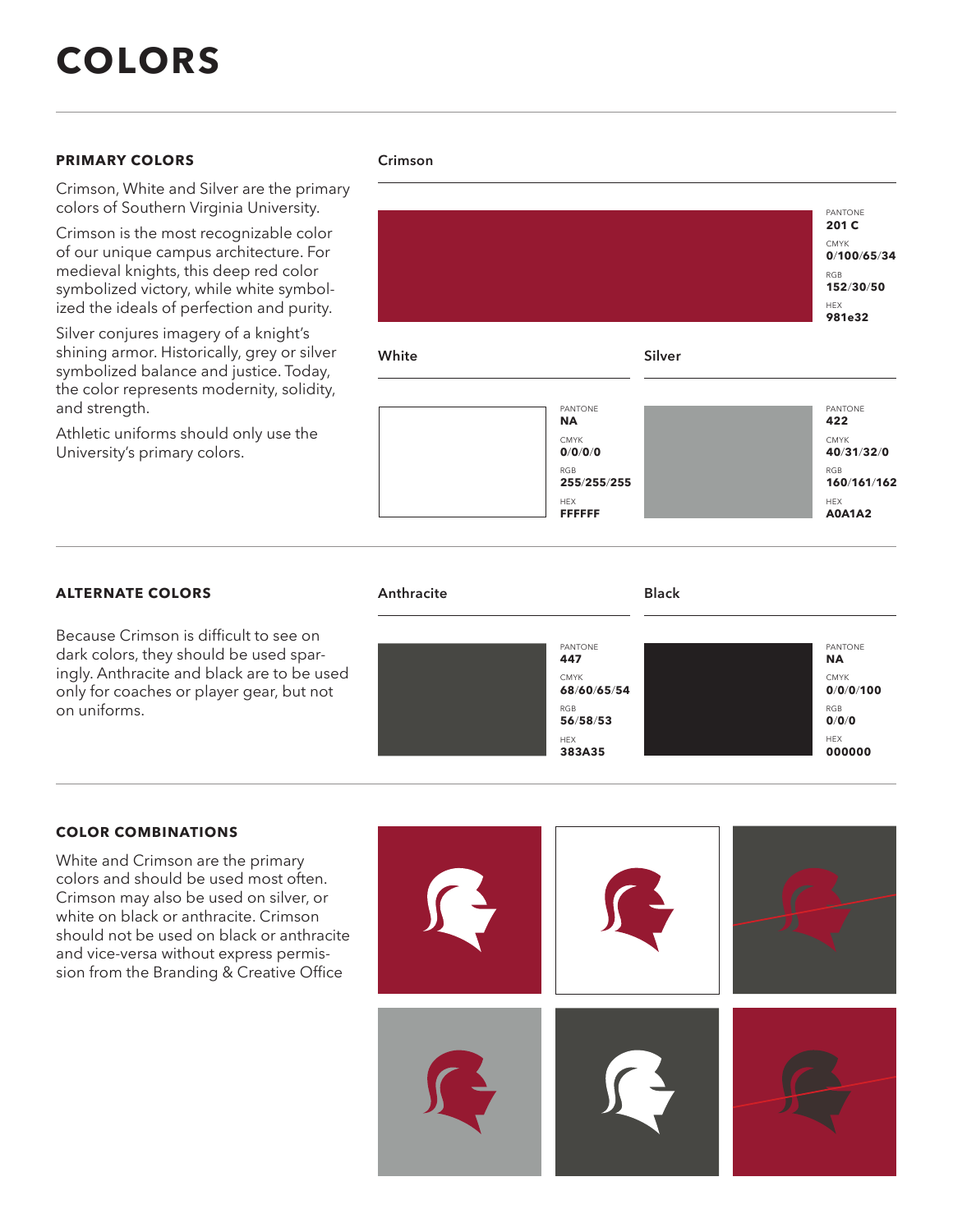### **PRIMARY FONTS**

Avenir Next is a modern, sans-serif family with many weights. It is a workhorse font that can be used for most applications.

Adobe Caslon, like the Academic Seal, is primarily used for more formal purposes, but can be also used for body text.

#### Avenir Next

Avenir Next Ultra Light Avenir Next Thin Avenir Next Light Avenir Next Regular Avenir Next Medium Avenir Next Demi **Avenir Next Bold** Avenir Next Heavy

Avenir Next Ultra Light Italic Avenir Next Thin Italic Avenir Next Light Italic Avenir Next Italic Avenir Next Medium Italic Avenir Next Demi Italic **Avenir Next Bold Italic** Avenir Next Heavy Italic

#### Adobe Caslon

Adobe Caslon Regular **Adobe Caslon Semibold Adobe Caslon Bold**

*Adobe Caslon Italic Adobe Caslon Semibold Italic Adobe Caslon Bold Italic*

### **ATHLETIC FONTS**

Knight Sans was created specifically for Southern Virginia athletics. It is best used for large headline applications like banners, shirts, jerseys, etc.

Avenir Next Condensed may also be used for athletic applications. It is more versatile and subtle, capable of a range of uses while maintaining a streamlined, athletic feel.

#### Knight Sans

### KNIGHT SANS

### Avenir Next Condensed

Avenir Next Ultra Light Condensed Avenir Next Thin Condensed Avenir Next Light Condensed Avenir Next Condensed Avenir Next Medium Condensed Avenir Next Demi Condensed **Avenir Next Bold Conensed** Avenir Next Heavy Condensed Avenir Next Ultra Light Condensed Italic Avenir Next Thin Condensed Italic Avenir Next Light Condensed Italic Avenir Next Condensed Italic Avenir Next Medium Condensed Italic Avenir Next Demi Condensed Italic **Avenir Next Bold Condensed Italic** Avenir Next Heavy Condensed Italic